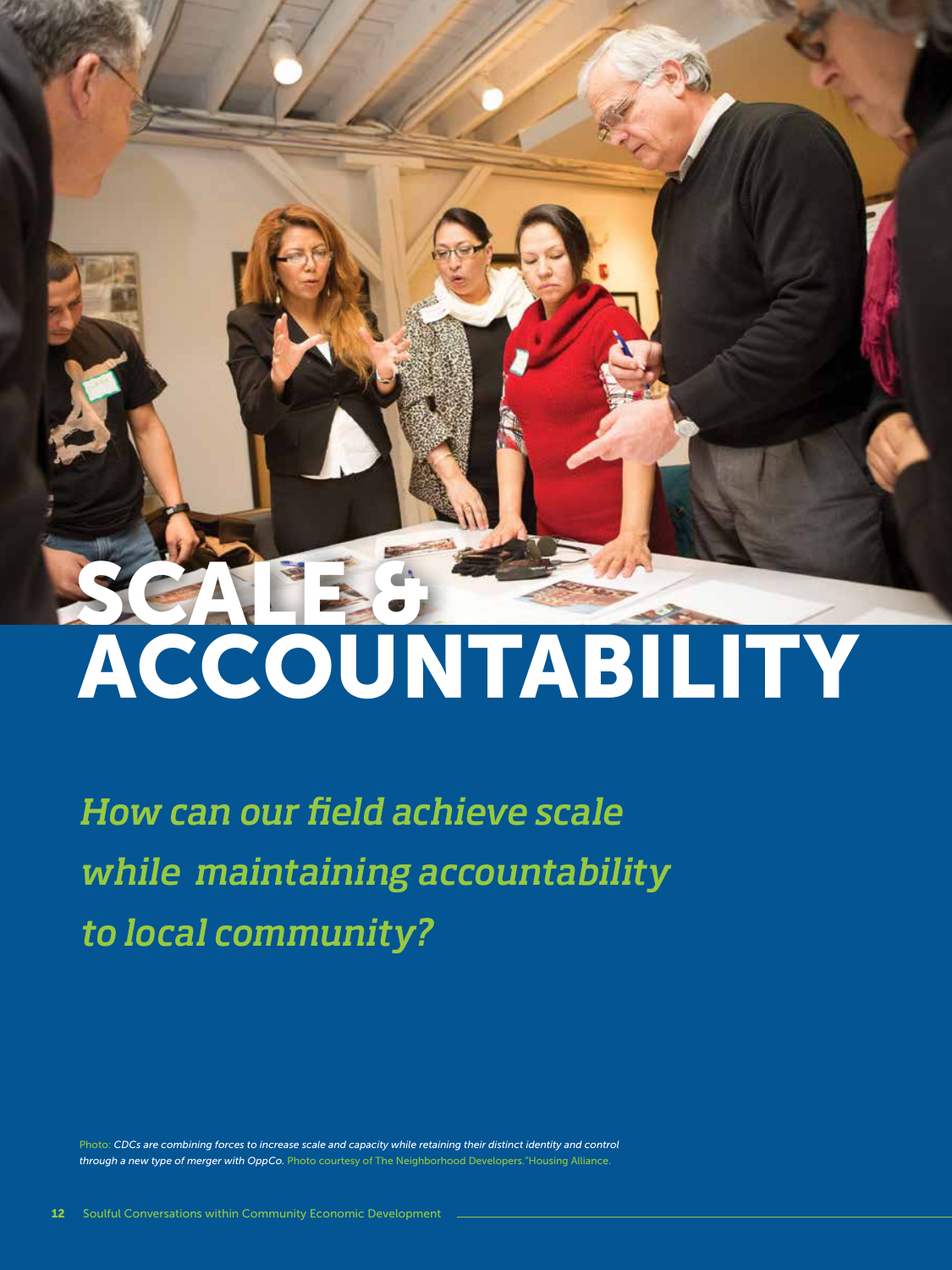# CAN OUR FIELD ACHIEVE SCALE AND LOCAL ACCOUNTABILITY?



Community development corporations (CDCs) were born a half-century ago out of community-based, grassroots advocacy. They have tackled affordable housing, but also issues from economic and small business development to healthcare – all to uplift communities. Indeed, the "c" for "community" signifies a commitment to people and neighborhoods. This commitment has helped CDCs stand apart from other initiatives. That direct connection to people and groups is essentially CDCs' "brand" and the key to accomplishments to date.

For all of their success, CDCs now face formidable challenges. Economic inequity is growing. Housing shortfalls in many areas are squeezing disadvantaged communities. CDCs not only worry that funding could shrink, but now face competition from new nonprofits as well as private-sector housing companies. And to top it all off, the very work of raising money and tackling housing and other problems is becoming more and more complex.

The watchword NACEDA members hear in connection to the current state of CDCs is "scale." In today's environment, does it make sense for CDCs to "scaleup", i.e. merge, combine efforts, or outsource backoffice functions in order to streamline operations and make the most of finite resources? At the same time, does scale pose a threat to CDCs' core, communityanchored mission? And perhaps most importantly, can CDCs achieve efficient scale while retaining a strong, community-centered focus?

*By James A. Anderson*

### IN CONVERSATION WITH THESE NACEDA MEMBERS AND STAKEHOLDERS:

Joe Kriesberg *Massachusetts Association of Community Development Corporations*  Bernie Mazyck *South Carolina Association for Community Economic Development* Marty Kooistra *Housing Development Consortium of Seattle-King County* Ann Houston *and* Nancy Turner *OppCo, a partnership set up by two CDCs* Todd Swanstrom *and* Karl Guenther *Community Builders Network of Metro St. Louis*

### Q: WHEN WE TALK ABOUT SCALE, JUST WHAT'S AT STAKE?

Todd Swanstrom: There's sometimes a romanticizing of smallness, but small is no good if you don't have capacity to bring about results. City governments tend to get cynical about working with organizations that don't have money and adequate staff.

Joe Kriesberg: At the same time, there is no substitute for local engagement and building trust. If we don't have local CDCs with deep roots, then nonprofit developers need to partner with local groups that do. In some communities, this can work well because there are strong local leaders with whom to partner. But in other places, the absence of a CDC may very well mean the absence of the local leadership needed to engage residents, conceptualize a vision, drive the process, and steward the outcome.

Right now, the field is exploding with innovative new ideas on how to maximize scale and impact while maintaining local community engagement. Yes, it is hard. Yes, there will be failures. Yes, there will be compromises. But folks are trying. They are taking risks. They are thinking creatively.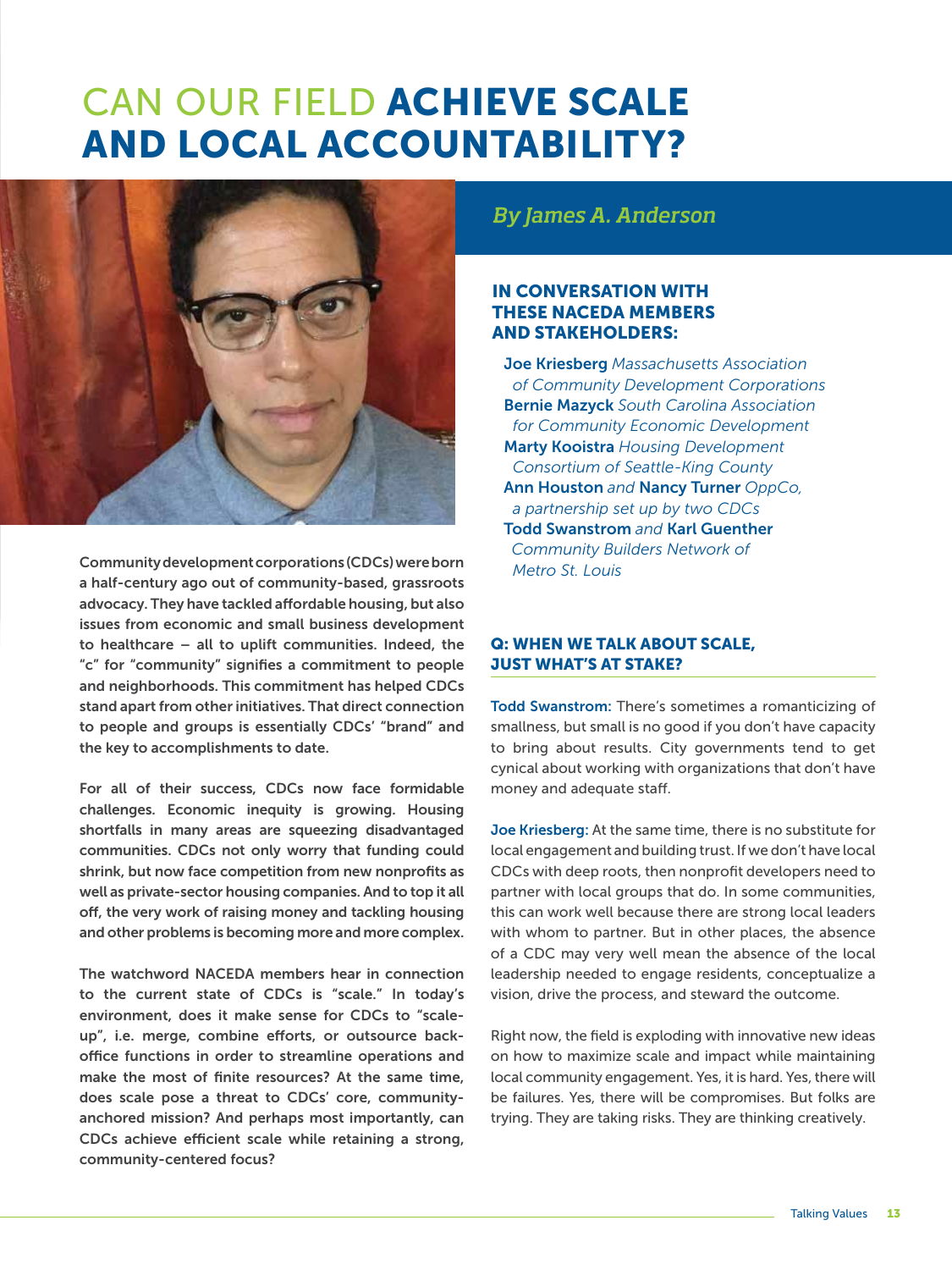### Q: BUT ISN'T THERE A REAL RISK OF LEAVING COMMUNITIES AND NEIGHBORHOODS BEHIND IN THE QUEST TO SCALE UP?

Joe Kriesberg: We should promote both scaling up and community involvement. In fact, there may be systems or programs that can be designed that help us scale community engagement from centralized training programs, to regional or statewide campaigns, to mentoring and coaching of organizers. Our association doesn't have a lot of direct leverage on CDCs, but we can facilitate conversations and use the bully pulpit to encourage and celebrate people who take risks. Ultimately, there is not one solution – there are solutions. We should support and celebrate a wide variety and create a space where it's okay to fail.

Ann Houston: What we sometimes see in mergers is that as soon as assets move from a specific CDC to a new organization, money talks louder than grassroots and the local community loses control. How do you retain local control, real local direction, and remain rooted in a community on the one hand and have enough scale and capacity in certain key issues, such as back office lines, which allow you to do increasingly complex work? That's the perennial problem.

### Q: WHAT FACTORS HELP YOU TO DEFINE SCALE?

Marty Kooistra: In Seattle, we're up against a hot market on steroids. Our board chair opened our 2016 retreat by saying that our best work and performance is not coming close to addressing the need before us. To put this in perspective, in King County today we need 154,000 units to house those who are homeless and cost- and severely-cost-burdened. Project the trends out to 2040 and the gap is 244,000 units. My current mission with the King County Affordable Housing Task Force is to remind everyone that we need to be willing to recognize that technical fixes aren't going to have enough impact. We need to embrace the wicked problem as an adaptive challenge of which none of us has the answer.

# *"Small is no good if you don't have capacity to bring about results."*

Bernie Mazyck: In South Carolina, meaningful scale for our association is filling gaps in services, resources, and capacity. Some organizations in the state do phenomenal things, but roughly 15% to 20% of our network of CDCs and CDFIs are high performing – that is developing a decent volume of housing units, new construction, home ownership or rentals, accomplishing consistent workforce development, micro-enterprise development, or community lending.

We're in a conservative state that doesn't have a history of community development or deep infrastructures of programs and allies. We don't get much policy support at the local and state level. We even have to use different language to make our case with policy makers. We can't say we're helping poor people. Instead, we have to talk about workforce development, job creation, and return on investment. And we want to secure funds before they wither on the vine.

Karl Guenther: A question that doesn't get asked a lot is how to define an environment that enables scale. St. Louis is a slow-growth city in an older industrial region in the Midwest, an urban area that has both issues of affordability and a need to rebuild its housing market. There's not a lot of individual wealth and the region has weak ties to national philanthropies, and almost no connections to large foundations.

### Q: IT SOUNDS AS IF YOU HAVE NO CHOICE BUT TO TAKE ON SYSTEMIC SCALE.

Karl Guenther: Community Builders Network spearheaded a task force to draw up a roadmap for a community investment system. We invited banks and funders together and got conversations started locally about what an effort would look like over the next 10 to 20 years – this all before the time came for fundraising. The direct result is INVESTL, that gathered \$700,000 in funding from 15 banks and four foundations.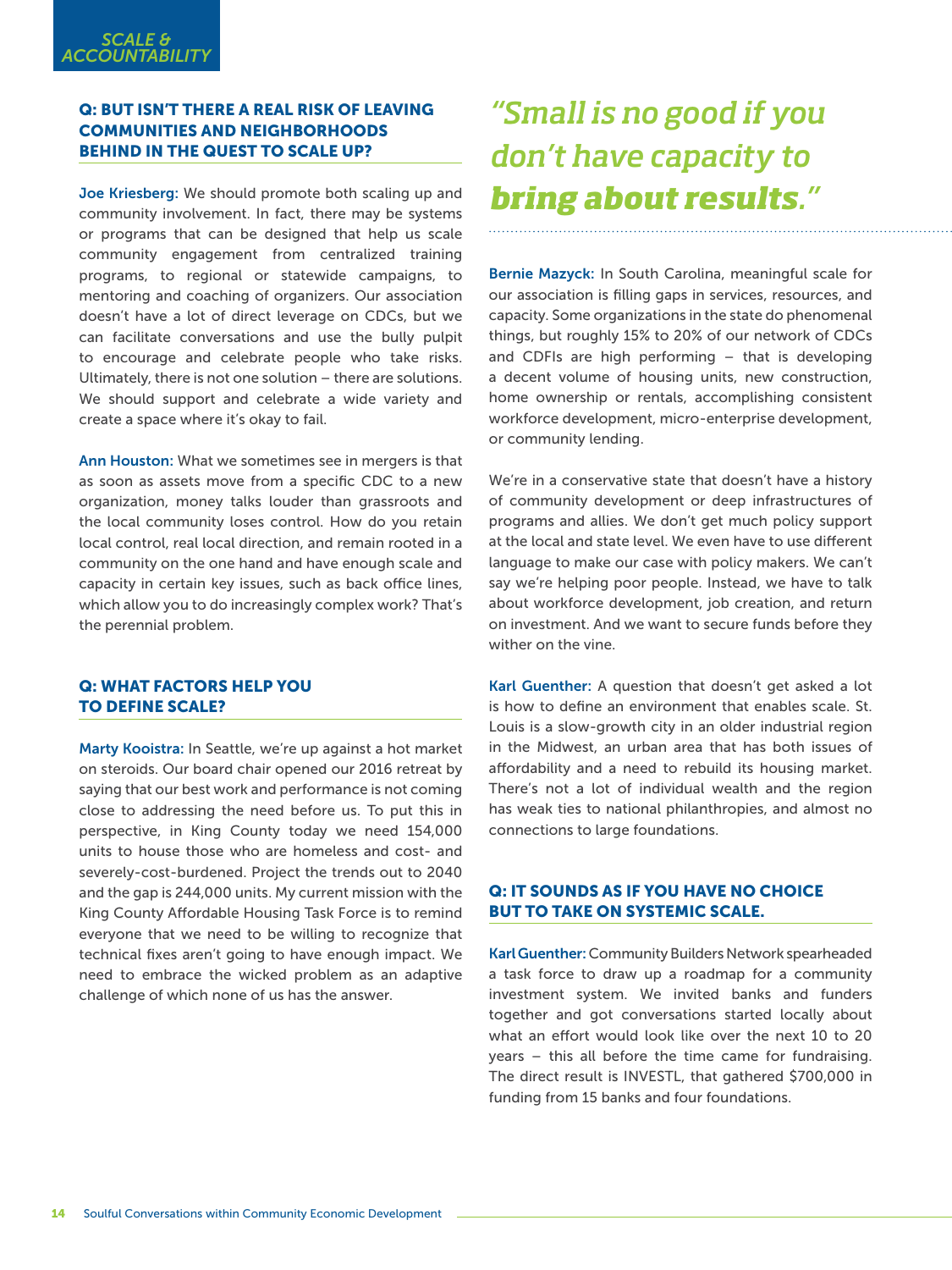Marty Kooistra: In Seattle, we have to contend with nonprofit members and public funders who believe that we can get the type of exponential output that will make a difference by simply putting more resources in the same function box. To reach the level of need requires an unprecedented scale that would dictate totally different approaches rather than incremental tweaks to the way we work.

So, we've looked to stretch by building systemic scale too, while staying focused on the bigger picture. We wrestled with to work that out in connection with the Seattle Housing Affordability and Livability Agenda or HALA. We knew we needed to set a new affordable housing production goal that was "of-scale" – 50,000 new units in 10 years, 20,000 of which would be income and rent restricted. That requires a tripling of our current production which, by the way, is already double of that of San Francisco.

### Q: HOW CAN COMMUNITY DEVELOPMENT ASSOCIATIONS WEIGH IN ON SCALE AND ACCOUNTABILITY?

Joe Kriesberg: We can use policy to hold groups accountable to high standards without telling them what to do. In Massachusetts, we created the Community Investment Tax Credit program to drive private resources to high-performing groups that meaningfully engage the community AND produce impact.

Here's how it works. CDCs submit 15- to 18-page "community investment plans" that detail how they engaged the community to develop a strategy for their organization and then lay out the strategy and their capacity to execute and evaluate. Twenty percent of the score is based on the quality of the community engagement process. Once CDCs are selected, they can provide donors with a 50% donation tax credit. This helps them raise more private, flexible money to implement their community-driven agenda.

The program has increased from \$4.7 million in its first year to nearly \$11 million in funding for CDCs statewide. The legislature just approved legislation to double the program thanks to a policy campaign led by our association. This is one way we are seeking to help our members scale their impact, scale their resources, scale their partnerships, scale their supporters AND scale their community engagement efforts. We designed the

program this way so that resources would flow to CDCs that can effectively engage the community, articulate their value to the public sector, and secure donations from private funders. In our experience, CDCs that do those three things well are the most effective CDCs.

# *"The only way we secure the policies, programs and dollars we need to truly scale up is to build political power."*

Bernie Mazyck: One of our approaches is to backstop local organizations and create opportunities for local connections to larger programs. The key is to have an organization on the ground that can do outreach, engaging local residents, setting up workshops, and providing follow up.

An example is one of our member organizations which works specifically with land owners who are land rich and cash poor. Many are African American, own a plot of maybe 30 acres of undeveloped, unproductive land. As an intermediary, we've forged a link between our member and a USDA program to reimburse landowners for the costs of reforesting to harvest timber, or for growing produce or vegetables. We're only in the first year of the contract – a \$50,000 partnership – which can grow and renew if we continue.

### Q: HOW VIABLE ARE CDC MERGERS AS AN OPTION?

Todd Swanstrom: Mergers can put organizations on much better fiscal footing and a more diverse funding base whereby they are no longer dependent on block grants. In the case of the Tower Grove neighborhood, a CDC merger created an organization with much more political autonomy. Previously, the boundaries of CDCs in St. Louis corresponded with wards, and there was a time when alderpersons could influence what projects were funded. The interesting thing is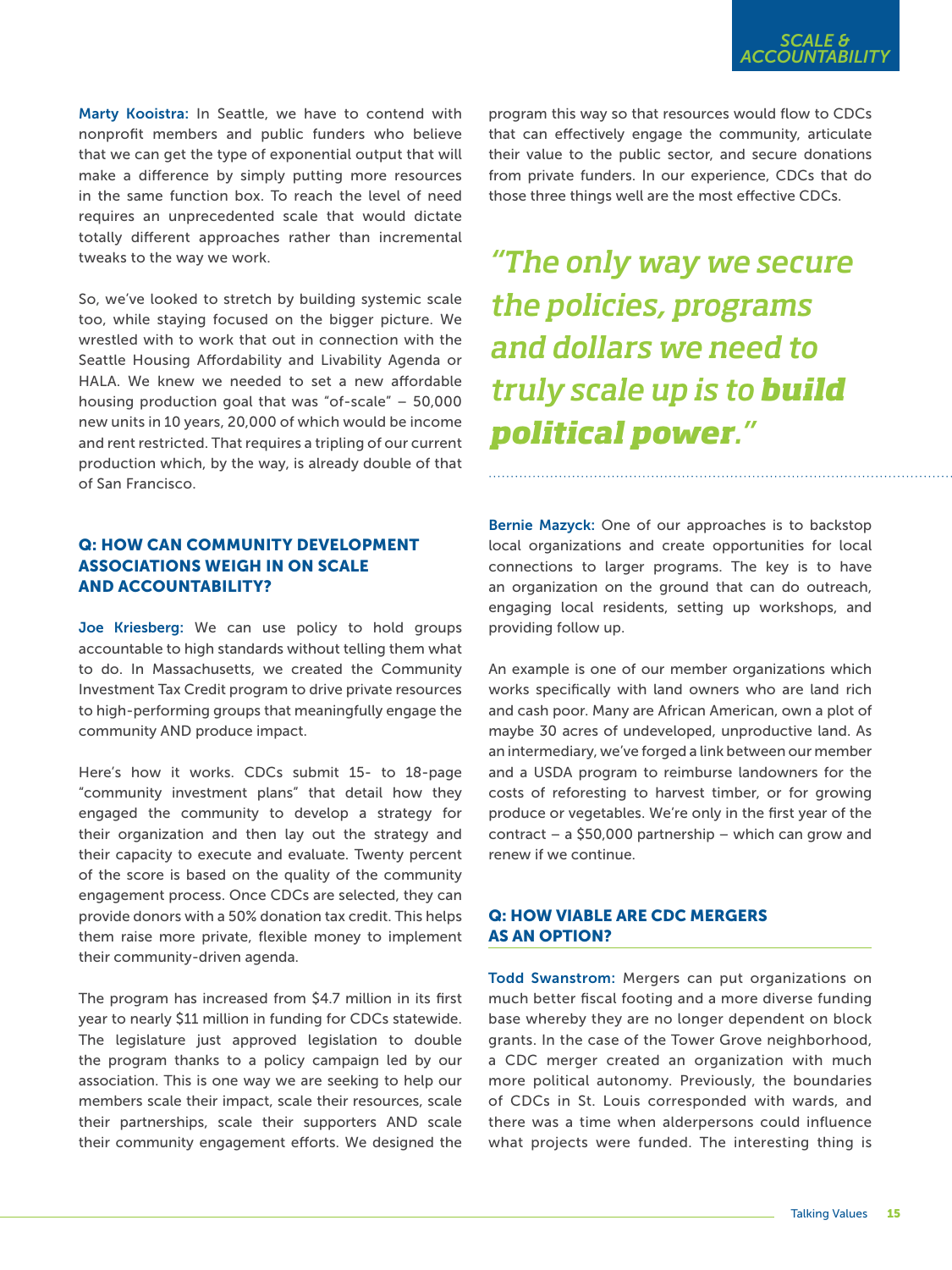this union of three CDCs now stretches across several wards. It has afforded the new organization autonomy and the ability to listen to the community  $-$  it can't be undercut or taken down by various stakeholders. We know the politicization of community development is everywhere, but it's the voice of the community that should be heard first, and the job of elected officials to help that happen.

Ann Houston: We set up Opportunity Communities (OppCo), as an alternative method of building scale and preserving community control while mitigating the reluctance two or more CDCs might have to partnering.

Nancy Turner: Two organizations, The Neighborhood Developers (TND) and Nuestra formed a new, third 501(c)(3) nonprofit late last year which launched in April. Each CDC remains independent: OppCo merges staff in several key areas which it employs, then leases back to TND and Nuestra. For real estate development and resident services, most senior staff is now centralized and we have dedicated staff for each CDC dedicated to one office or another.

The initial vision was to ultimately sign on 10 CDCs, starting with two in 2019. We won't need to double the number of people working here since we're already enjoying economies of scale. We have one CFO since Nuestra was contracting that position out. We've blended the finance team – one person to handle receivables and payables and one payroll person. Before, TND had a staffing gap for a head of resident and tenant services when an employee left. Nuestra's tenant services head has filled that role.

Ann Houston: We've sought to centralize operations like financial management, HR, professional development, learning and evaluation, data management, resource development systems, grant management systems – back office administrative tasks CDCs can share while remaining focused on their neighborhood and core constituencies.

One big benefit is in learning and evaluation – work that supports CDC development. TND has spent the last eight years working on a Salesforce system for all of our client management. We track every real estate project – all construction types, financing, unit counts, and profiles of each real estate development. Through tenant services, the program has goals to identify work for property

management. We can flag tenants who are behind in payments, for instance, we have 175 households across the CDCs flagged right now. That makes it possible to figure out what kind of outreach and services to link tenants up to and help in real-time.

It's a plus for our grant work. We used it to track all of our annual workplans and deliverables. Funders are increasingly asking for this.

### Q: CAN EFFICIENCY FROM SCALE EVER SUBSTITUTE FOR BUILDING STRONG BONDS WITH NEIGHBORHOODS?

Joe Kriesberg: No. Listen, all affordable housing developers can face opposition in local communities from those who have legitimate concerns about scale, traffic, parking and other impacts to those whose opposition is based on racism or classism. CDCs – at least those with deep roots and strong community engagement capacity – can mitigate that by organizing their members, allies and supporters. Credibility with local stakeholders can help them weather the storm and navigate political challenges. When organizations try to develop affordable housing without those local connections, they can find themselves in trouble quickly – something we have seen in Massachusetts on more than a few occasions.

Bernie Mazyck: We learned that we need a strong partner which is well-rooted in a target community in order to make scale work. A few years ago, we launched a Neighborhood Stabilization Program project in Greenwood, South Carolina as an opportunity to bring in a needed service, two-and-a-half hours from Charleston where we're based. We anticipated \$1 million to purchase, rehab and resell 15 to 20 homes. We couldn't find a partner directly in the community to provide operational support, so we worked with groups in neighboring towns. The distance made things complicated, especially since we were the sponsors. Our own staff had to kick in time driving back and for to Greenwood. We estimated the project would last two years. It took four years from the purchase of the units to the time we sold them.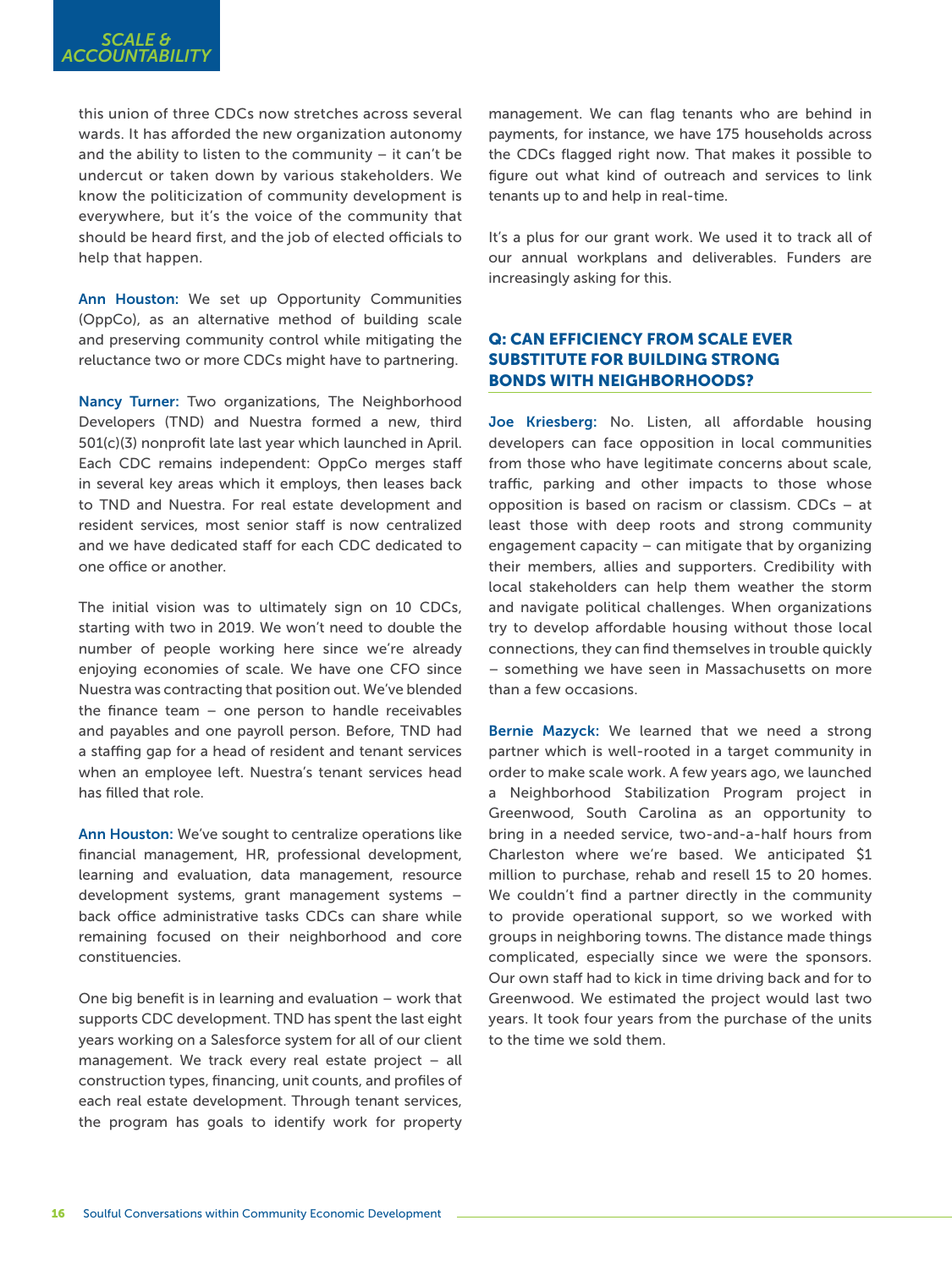### Q: SO JUST HOW NEW IS THE NOTION OF SCALING UP?

Joe Kriesberg: If you think about it, scale is behind the creation of CDC associations in the first place – it helped small CDCs combine their power in order to influence the larger system. We are examples of how CDCs can collaborate so they don't have to go it alone. We do it in offering insurance, providing training programs for CDC staff, helping to set policy, and in a myriad of other ways.

## *"There is no substitute for local engagement and building trust."*

### Q: LOOKING FORWARD, WHAT SHOULD NACEDA MEMBERS TAKE AWAY AS NEW IDEAS?

Ann Houston: Change is always a struggle. For OppCo, there was concern on the part of board and staff members that each group would lose unique identities or one organization would overpower the other. It took real commitment. We made sure there was equal representation from both CDCs, especially on the senior leadership team. The other source of resistance, fear of change, is always daunting because this is a new model. We've stressed at every step that this is very much a both-and framework. We've sought to allow each of the CDCs to serve their base communities and that's helped to deepen our sense of mission.

Marty Kooistra: The goal is to create the greatest programmatic output achievable with the least organizational weight. Most efforts to scale, however, are plagued by adding infrastructure and assets months late instead of strategically in advance to pave the way. It's really about allowing people to embrace a different vision of outcomes. Too often, a scarcity mentality drives internal thinking. Community development associations have to figure out how to get out of this perspective.

Joe Kriesberg: In the end, community engagement – recruiting resident leaders, developing more leaders, organizing residents and business owners – is the only way our field achieves scale because ultimately this is a political question. The only way we secure the policies, programs, and dollars we need to truly scale up is to build political power – and that means building community leadership that can mobilize people at the grassroots level to influence the policy making process.

*James A. Anderson is a tenured English professor at the Lehman College campus of the City University of New York and a journalist with over 25 years of experience covering economics as well as finance and community development. His work has appeared in* Shelterforce*,*  Barron's*,* The New York Times *and* Black Enterprise Magazine *among other publications.* 

- $\blacktriangleright$  How would you define "scale"? How would you define "community accountability"? How would we know if we achieved either?
- How do you think a focus on increasing scale might place us at odds with the desires of the communities we serve?
- ▶ Can efficiency from scale ever substitute for building strong bonds with neighborhoods?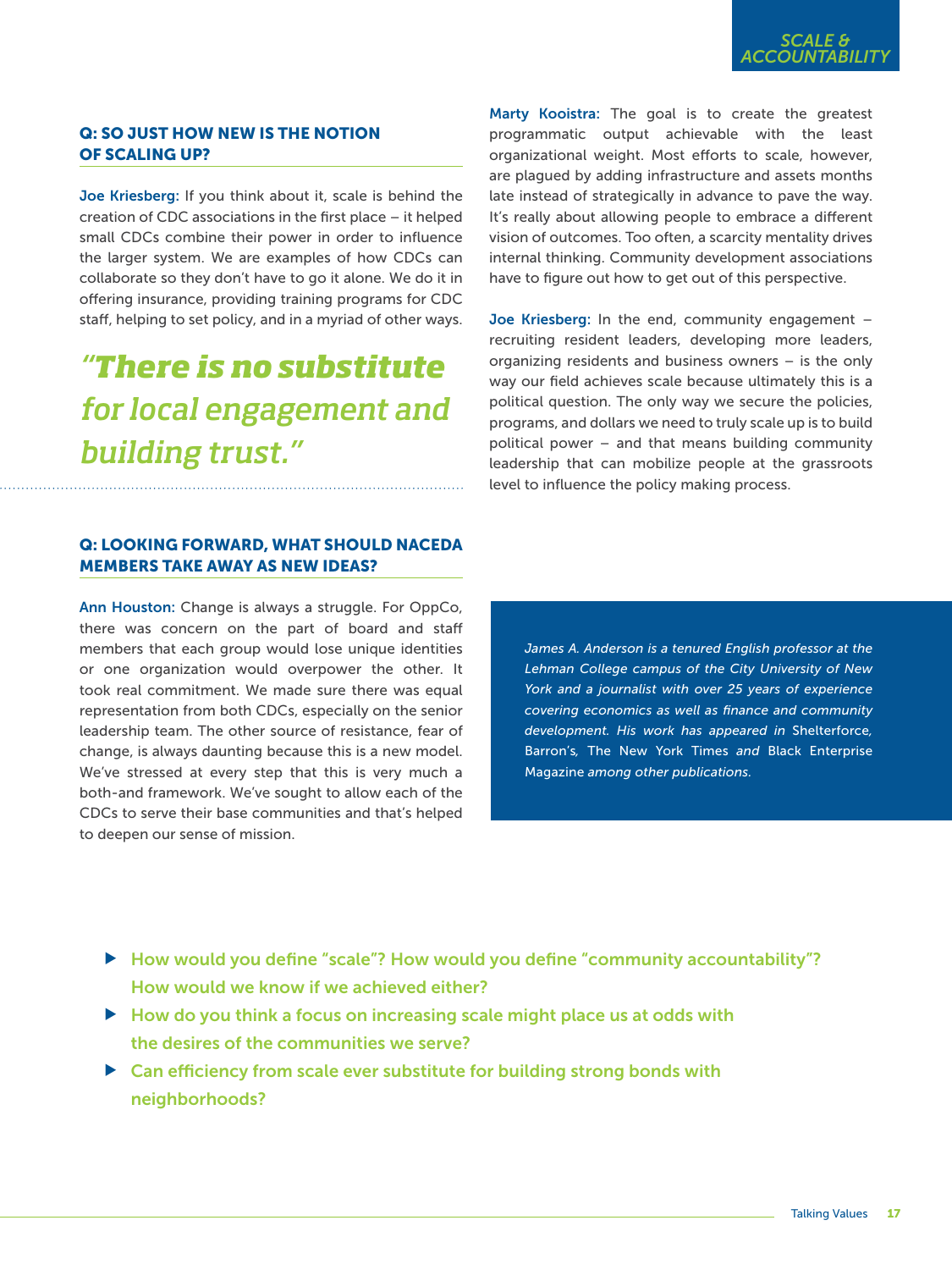### RESPONSE #1

### *Coalition Building for Power* By Peter Cohen

The question of scale in the community development sector has several dimensions. This essay explores them nicely. There are pragmatic operational issues about "scaling up." There are partnerships, mergers, and creative collaborations. And, there are geography issues depending on the reach of organizations. But Joe Kriesberg's comment is the punchline  $-$  "in the end, community engagement … is the only way our field achieves scale because ultimately this is a political question. The only way we secure the policies, programs, and dollars we need to truly scale up is to build political power."

We should be cautious about ambitions of scaling up that overly focus on CDCs growing bigger operations as affordable housing developers without deepening or broadening the commensurate scale of community engagement and community-building. Sure, bigger projects and more units can get built, but it does raise a question about the "community" part of the CDC model. Some CDCs continue to hold strong to that model and focus on a core "base" neighborhood or constituency while branching out to do scattered housing development projects when opportunities arise. But they always join with a local community based partner to connect the project to local organizing and community-building.

CDC associations, like ours in San Francisco, are also the means by which CDCs can scale, to facilitate partnerships when needed across a wider geography while maintaining the core local focus of each individual CDC. That serves as an effective coalition-building model, both within the association of CDCs, with basebuilding community organizations outside the CDC "sector," and with other organized sectors that have critical touchpoints to housing such as labor, faith organizations, health services, transportation, and environmental organizations. From this coalition-building at various scales, political power can be strong and results can flow to the benefit of greater community impacts.

However, that coalition-building model is challenged by the model of scaling-up that primarily focuses on growing big individual organizations. Funding and political power can flow to that model as well, and in many respects, it is easier to grow one organization than to undertake the continuous enterprise of collective work through associations and coalitions. But, if in the end we believe that the political power which fuels our CDCs movement is a collective community-based power more than just

the raw concentrated power of a few major players, then we should look to coalition-building as the method to scale-up organizational impact.

*Peter Cohen is co-director of the Council of Community Housing Organizations in San Francisco, California.*

### RESPONSE #2

### *Small Scale Can Have Big Impact* By Don Bianchi

I would like to offer a perspective on how a subset of community development, affordable housing, can reflect the necessary balance of scale and accountability.

My organization, the Massachusetts Association of CDCs, researched the scale of affordable housing projects awarded funding in the State Department of Housing and Community Development's annual rental round for tax credit and other projects. Since 2011, they awarded almost \$440 million in state bond funds for the development of just under 12,000 rental units. Only 2% of these units were in projects with fewer than 20 units. And, only 6% of the total soft debt subsidy (not including tax credit equity) went to these smaller projects.

Why does this matter? On one level, scale is absolute. A 200-unit project provides 10 times as many homes as a 20-unit project. But on another level, scale is relative and that is in the context of Impact.

In some circumstances, a small number of units can make a big impact, such as in rural areas. In smaller cities that have lost their manufacturing base and face persistent problems with disinvestment, a small project, or a series of small projects, can be a key to neighborhood revitalization. Similarly, a small project in an infill location can be key to eliminating blighted buildings or vacant lots.

Recently, our board members had the opportunity to tour several blocks in the City of Worcester, where Main South CDC has transformed a once-blighted neighborhood. Over a period of several years, the CDC acquired sites where they built or rehabilitated a series of small rental and ownership projects. In addition to the approximately 140 new affordable homes, Main South CDC partnered with Clark University and other local institutions to develop playing fields, make improvements to a local park, and use a U.S. Department of Justice grant to work with the City on crime reduction. In a park where young people playing basketball were once imperiled by frequent drive-by shootings, we saw families with strollers, people of all ages relaxing, and yes, young people playing basketball without fear.